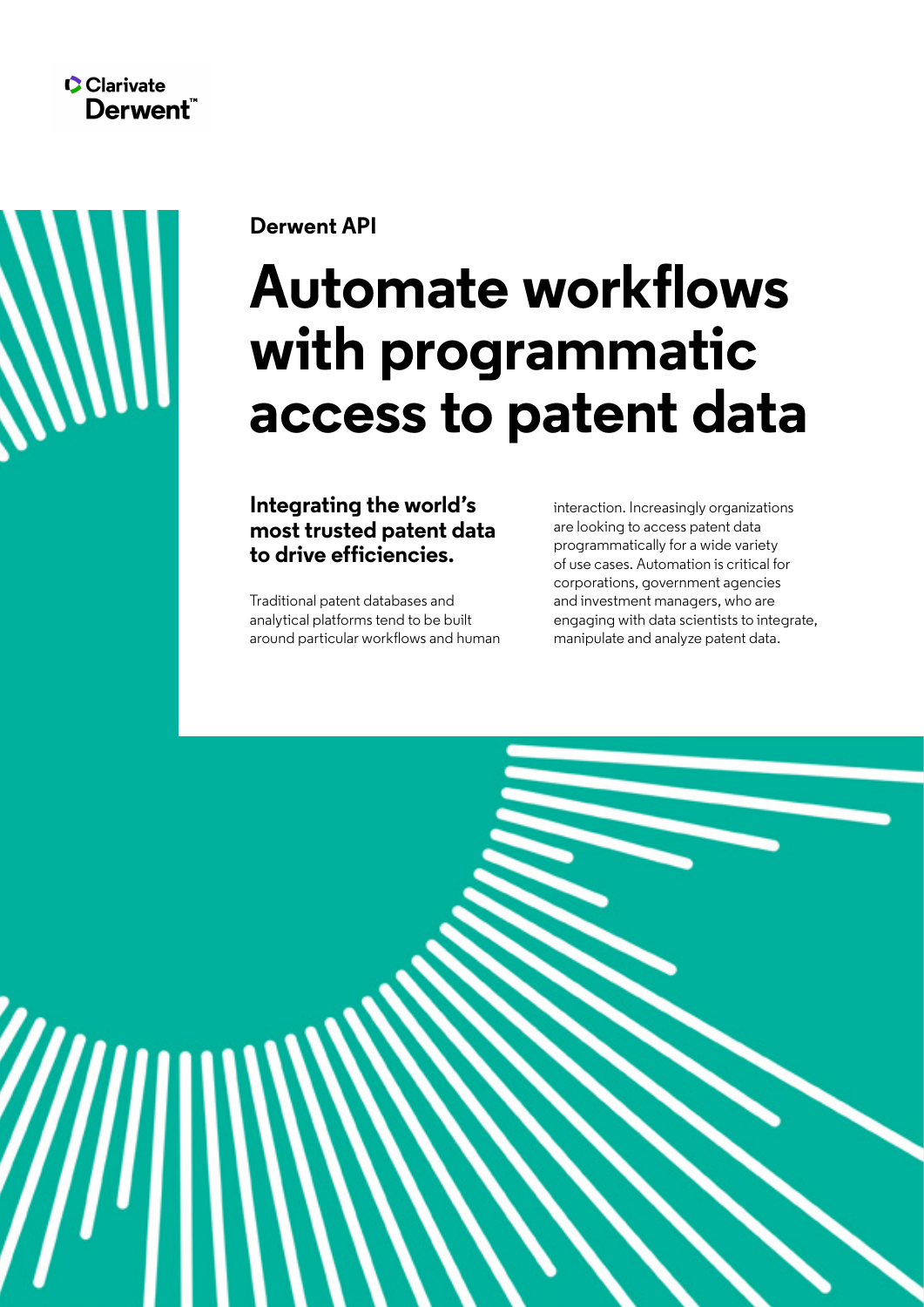## **Simplify integration of patent data into databases and applications**

The Derwent API™ provides programmatic access to global patent content in a common XML format for integration into dashboards, databases and applications. We offer flexible delivery options to match your needs, including:

- Remote API access to content via the internet
- Flexible API requests to only receive relevant data (e.g. semantic search, patent family views)
- Tools to populate dashboards including drill down to the relevant patents

## **Access the most world's most trusted global patent collection**

Our API coverage includes Derwent World Patents Index™ (DWPI), Derwent Patents Citation Index™ (DPCI), full text, original pdfs, drawings, industry classifications and bibliographic data. With Smart Search available as a serverbased service you can find the patents most relevant to your search or analysis.

## **Use cases for Derwent data feed and Derwent API**

- Integrating patent data into competitive intelligence solutions
- IP trend and technology landscaping
- Finding in-and out-licensing opportunities
- Identifying under-valued entities for acquisition
- Automating patent search for patent prosecution and prior art clearance
- Uncovering signals for investment strategies
- Assessing the impact of research funding

# **Delivery highlights**

## **Derwent API**

- Standardized XML format
- Query and retrieval of our global patent content via XML or JSON
- Secure direct access via the internet
- Optional hosting of the patent content in your environment
- API Server Based Services including Snapshot for analytics, Smart Search, Family Collapse, and Family Expand
- Downloading of Derwent extension abstract, Derwent Chemistry Resource numbers, chemical and polymer indexing

#### **Support**

- Our Custom IP Solutions Consultants are available to help you define your workflow requirements, formulate API sequences and provide support for your developers and end users
- Comprehensive documentation and training